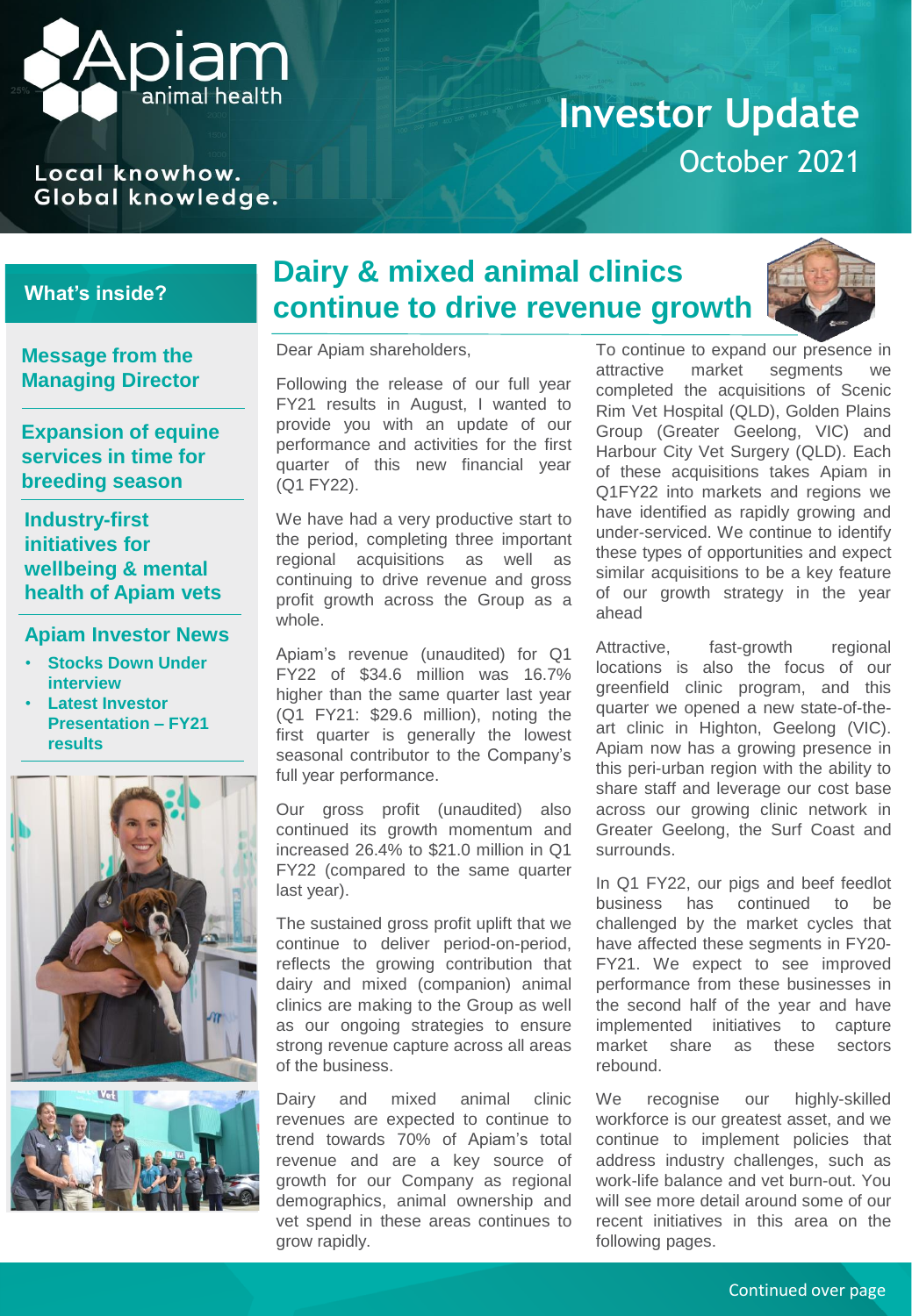### Local knowhow. Global knowledge.

**DIAI** 

animal health



Our Annual General Meeting is scheduled for Thursday 25 November and, in-line with COVID-19 recommendations, will be held virtually. We will provide shareholders further operational and financial updates at this time.

Details of online access to the AGM will be provided to shareholders via the registry from today.

In the meantime, please do not hesitate to contact me via email at [chris@apiam.com.au](mailto:chris@apiam.com.au) if you have any questions.

Regards,

**Dr. Chris Richards, Managing Director**



**Keeping your pet HEALTHY AND HAPPY FOR LIFE** furlifevet.com.au

## **Expansion of equine veterinary services in time for breeding season**

The equine veterinary industry has surged in recent times, buoyed by the ability of the Racing Industry to continue to operate safely despite various lockdowns and the increasing ownership of horses as companion and leisure animals.



Apiam's completion of the acquisition of Scenic Rim Veterinary Hospital in July 2021 significantly boosted its presence in the Queensland equine market – adding a mixed animal clinic and specialist equine hospital in attractive growth locations to the Company's clinic network.

With Scenic Rim Vets being a leader in Queensland equine services, other clinics within Apiam's network have also gained access to its leading equine reproduction and surgical veterinarian team. This is a big win for all of Apiam's equine customers.

While Apiam has long operated in the mixed-animal veterinary services market, the Company has been strategically increasing its specialist exposure to the equine sector.

This leverages major investments in racing industry prize money, increased government support to the sector in some states and greater spending across the sector generally. As an example, the average sale price for yearlings at the 2021 Inglis Easter Yearlings Sale was 20% greater than in 2020.

Apiam has other dedicated equine services and centres in Gippsland, Kyabram and Warrnambool in Victoria and specialist equine veterinarians in other QLD clinics including in Clermont and Samford Valley.

Scenic Rim Vets will act as a cornerstone equine clinic and key referral centre for Apiam's other clinics in the region.

Apiam has plans to continue its equine expansion strategy in the year ahead.